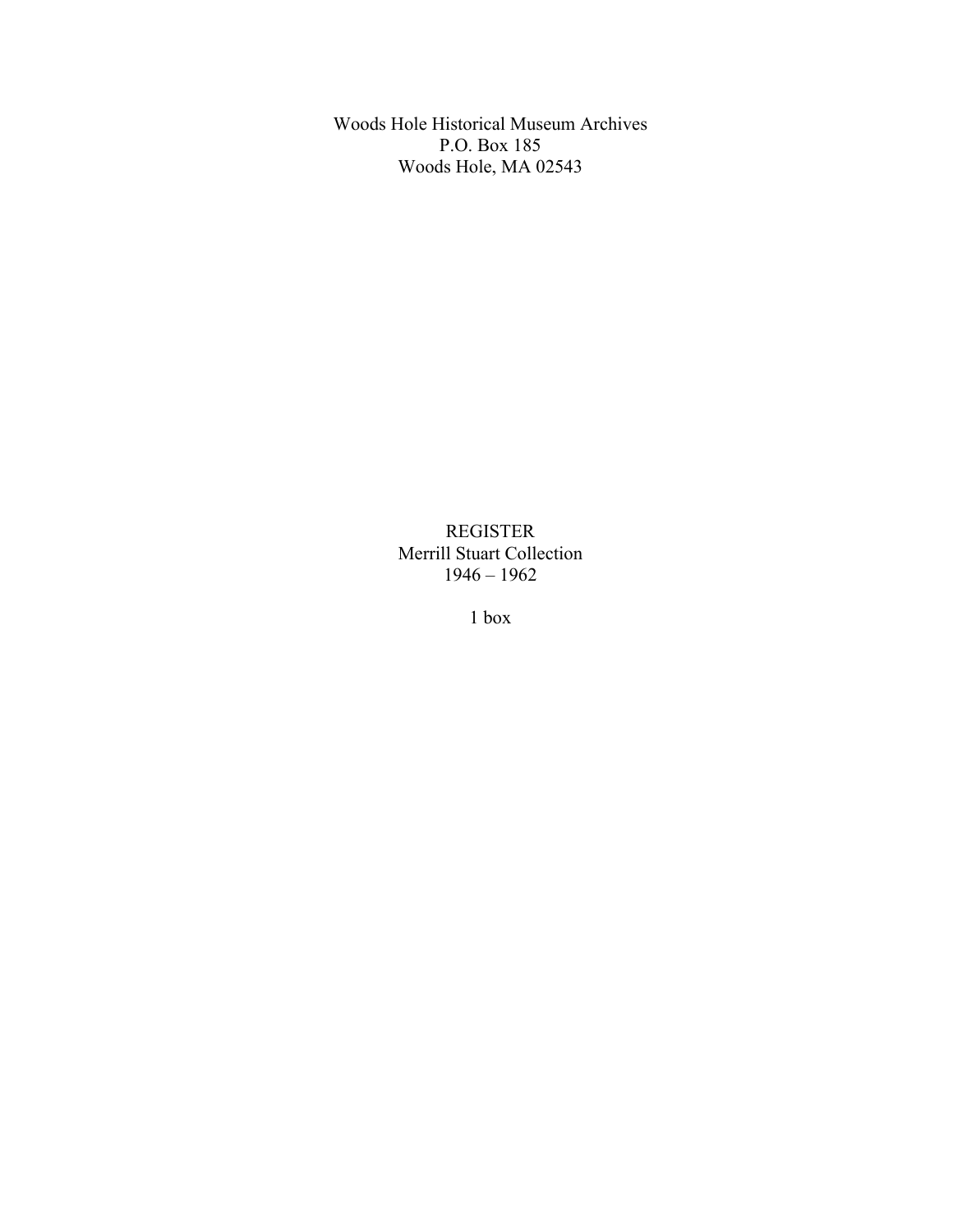## **MERRILL STUART COLLECTION**

## **SCOPE AND HISTORY**

The Stuart family was prominent along School Street from the mid-19<sup>th</sup> century onwards into the 20<sup>th</sup> century. Prince Stuart married Sarah Jane Edwards, daughter of Benjamin Edwards, who had built the first house on School Street in 1845 (Number 46, on the Eel Pond side). Number 49 School Street was built by Ezekiel E. Swift, Jr., c. 1858-1860, before he went to serve in the Civil War. Prince Stuart and Sarah Jane lived there after their marriage and the house was later left to their son, Benjamin Stuart (1871-1954). Benjamin's younger son Merrill moved into Number 49 and later owned Number 56 School Street when his brother Milburn left Woods Hole. The Stuarts owned the marshland behind their house and the little dead-end road off Quissett Avenue originally called Stuart Lane (later called Cricket Lane).

Number 56 School Street had (and still does have) a long boat shed extending out onto the shore of the corner of Eel Pond. Milburn worked lobster traps. Merrill worked for Sam Cahoon.

The collection of papers belonging to Merrill Stuart contains bills and contracts of 1946- 1956 for work on a house, which is described as being on Quissett Avenue. Stuart also owned properties on Stuart Lane (Cricket Lane). In 1957 a Stuart Lane house was sold through Forrest Johnson, real estate broker of Racing Beach, to Herman Ward. The Ward family descendents still own this house – Number 7 Cricket Lane. Owner Gretchen Ward Warren states that the house was one of 4 brought from Otis AFB and placed on new foundations on the west side of Stuart Lane. So the structure was not built from scratch on this site. Other contracts with Reilly Brothers mention Woods Hole Road as well.

It also contains contracts for the purchases and maintenance of his automobiles and boats. Miscellaneous bills are included as well as undated notes on expenses and other items. The collection is the kind of record-keeping a homeowner maintains during a lifetime of occupation at a home.

The condition of these papers is not very good. They were rolled up and shoved into a box without being straightened or cleaned. No information is available as to the donor of the material or the location of these papers when found. Many have rust marks from old steel paper clips and other material where they were stored.